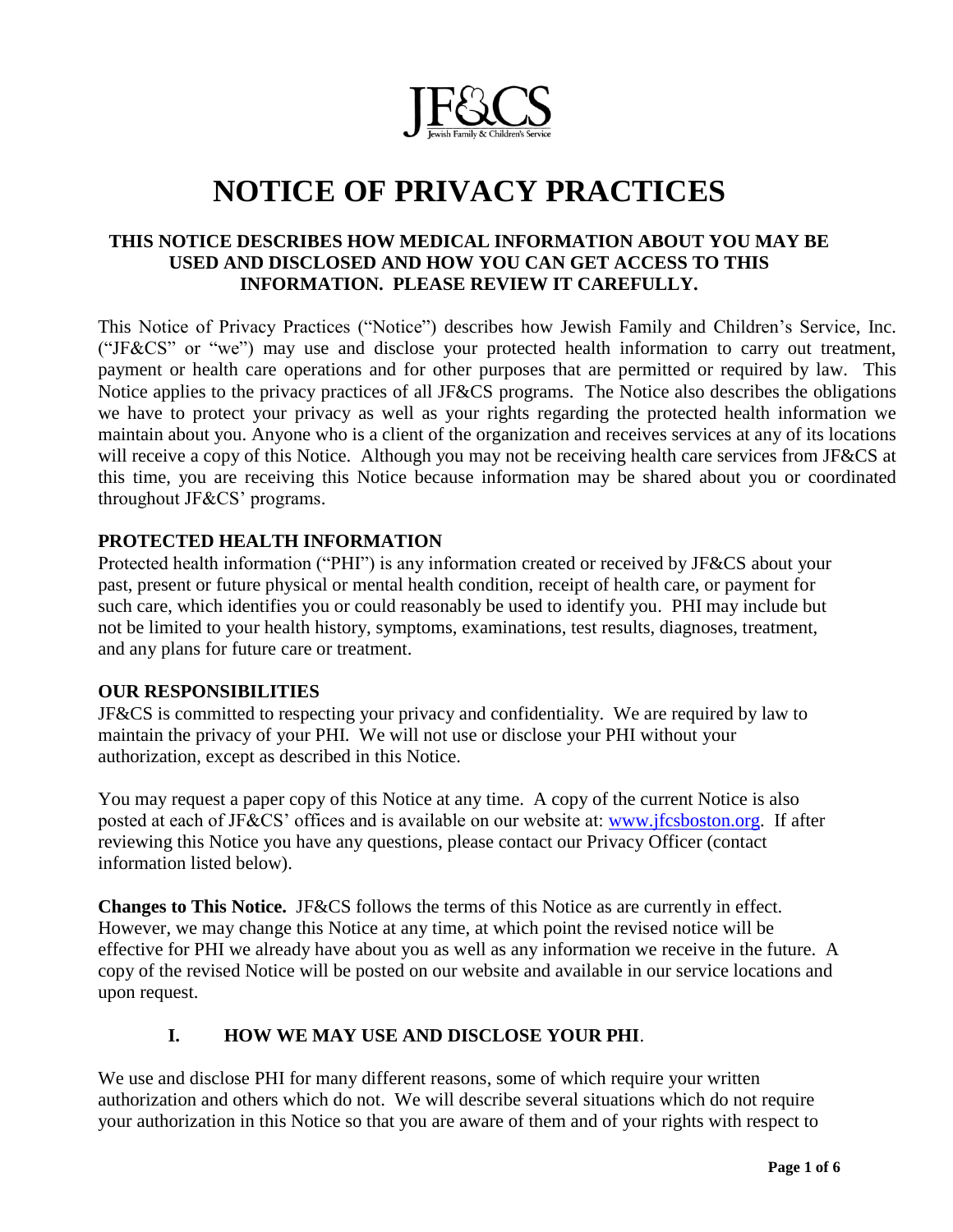your PHI. Except when disclosing PHI relating to your treatment, we must use or disclose only the minimum necessary PHI to accomplish the purpose of the use or disclosure.

For the most part, we typically use or disclose your PHI in the following ways:

**For Treatment:** We may use or disclose PHI to manage, coordinate and provide your health care treatment and any related services. For example, JF&CS may disclose information to JF&CS team members who are involved in managing and providing your care, such as nurses, physicians, therapists, social workers and other health care personnel. We may also disclose your PHI to other non-JF&CS providers, such as your physician or other health care providers.

**For Payment:** We may use or disclose your PHI for billing and payment purposes. For example, JF&CS may disclose your PHI to your insurer or other third-party payers to verify that services billed were actually provided or to determine if the insurer will approve future treatment.

For Health Care Operations: We may use or disclose your PHI for our health care operations. For example, JF&CS may use your PHI to perform assessments to improve the quality and effectiveness of our health care and services.

**For Health Related Benefits and Appointment Reminders.** We may use and disclose your PHI to tell you about health-related benefits or services that may be of interest to you, or to contact you to remind you of your appointment. If you do not want us to provide you with information on health-related benefits or services or to contact you for appointment reminders, you must notify the Privacy Officer in writing.

# **II. OTHER PERMITTED OR REQUIRED USES AND DISCLOSURES THAT MAY BE MADE WITHOUT YOUR AUTHORIZATION AND/OR WITH AN OPPORTUNITY TO OBJECT**

JF&CS may legally use and disclose your PHI to others for certain purposes that are not treatment, payment or health care operations without your written authorization. Such examples include but are not limited to:

- When such disclosures are required by law (e.g., law enforcement purposes, mandated reporting of abuse and neglect);
- For public health activities;
- For health oversight activities:
- For research;
- To avoid serious threats to anyone's health or safety;
- For disaster relief:
- For specific government functions;
- For worker's compensation purposes; and
- To respond to lawsuits and legal actions (e.g., subpoenas, court and/or administrative orders).

We may contact you as part of our fundraising efforts. If you do not wish to be contacted for such purposes in the future, you have the right to opt out of receiving such communications. Also, JF&CS may, using its best judgment, disclose your PHI to a family member, other relative, close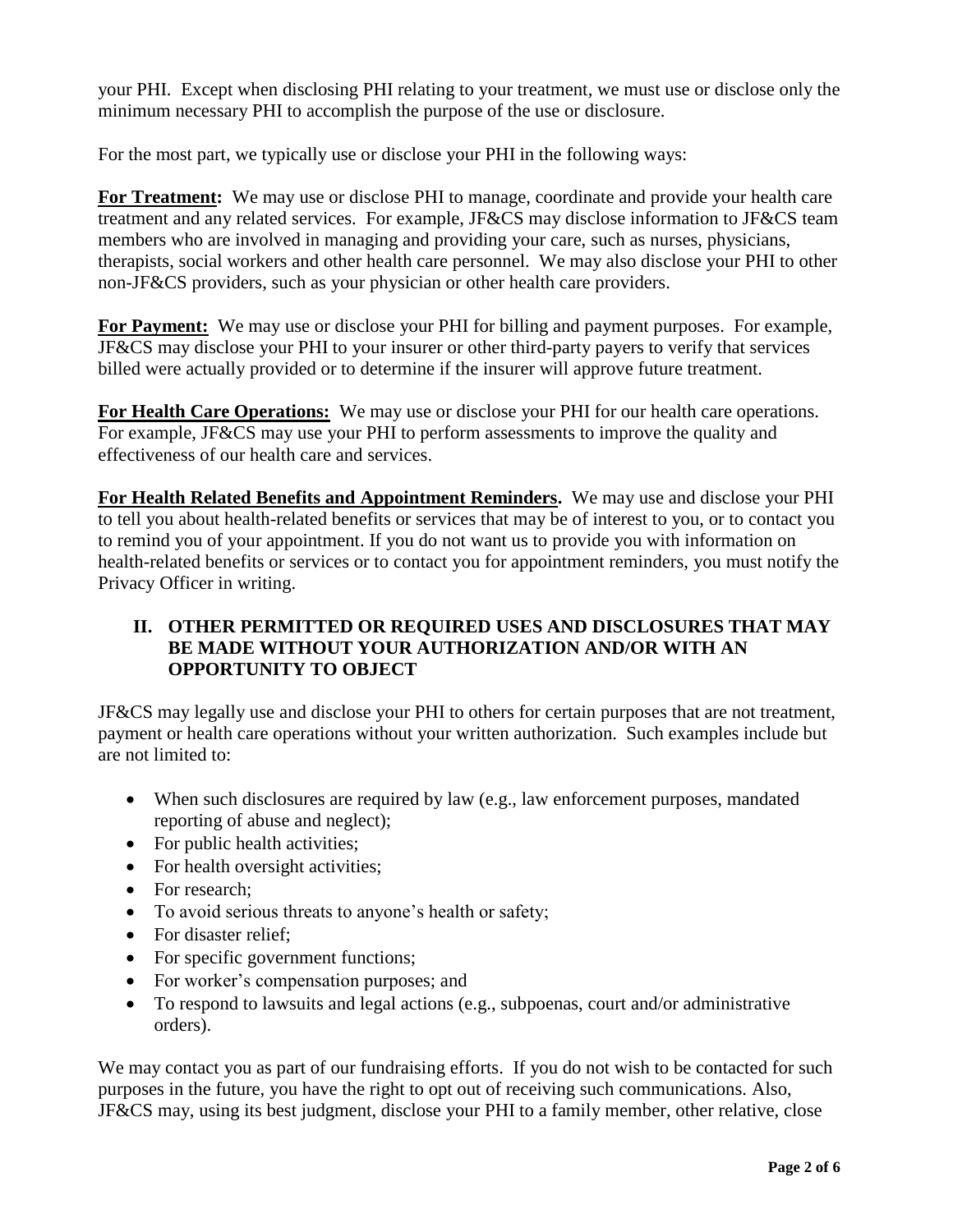personal friend, or any other person you identify with respect to your care, general condition or payment matters related to your care.

# **III.USE OR DISCLOSURES OF PHI THAT REQUIRE YOUR WRITTEN AUTHORIZATION**

All other uses and disclosures of your PHI not described above will require your written authorization, except as otherwise provided by law. Examples of common uses and disclosures that require your authorization include:

- most uses and disclosures of psychotherapy notes,
- drug and alcohol abuse treatment records (discussed more in-depth below),
- uses and disclosures for third-party marketing or where financial remuneration is involved, and
- disclosures that would be a sale of PHI.

If you provide us with authorization to disclose such PHI, you can later revoke it in writing to prevent any future uses and disclosures of the PHI, except to the extent that JF&CS has already acted upon your previously provided consent.

## **IV. YOUR RIGHTS:**

Although your case records are the property of JF&CS, you have certain rights with regard to your PHI maintained by JF&CS, as follows. All requests pursuant to this Notice relating to your PHI must be in writing and should specify, to the extent possible, the dates of service of the PHI involved. Requests should be directed either to the Privacy Officer (listed below), or to your direct care provider.

Privacy Officer Jewish Family and Children's Service, Inc. 1430 Main St. Waltham, MA 02451 (781) 647-5327

**A. Right to inspect and/or obtain a copy of your PHI.** You have the right to inspect and/or obtain a copy of your PHI, with a few exceptions such as psychotherapy notes. You may receive a summary of your PHI instead if you request it, and if you would like a copy or summary of the information, we may charge a reasonable, cost-based fee and will usually provide the copy or summary within 30 days.

Note that we may deny your request to inspect and/or copy your PHI in certain very limited circumstances. If your request is denied, you may ask that the denial be reviewed in some circumstances, in which case a different licensed health care professional will review your request and the denial. JF&CS will comply with the outcome of the review.

**B. Right to amend.** If you believe that the PHI JF&CS has about you is incorrect or incomplete, you have the right to request we amend your PHI. We will usually amend your PHI or otherwise provide a response to your request within 60 days. We may deny your request under certain circumstances, including the following: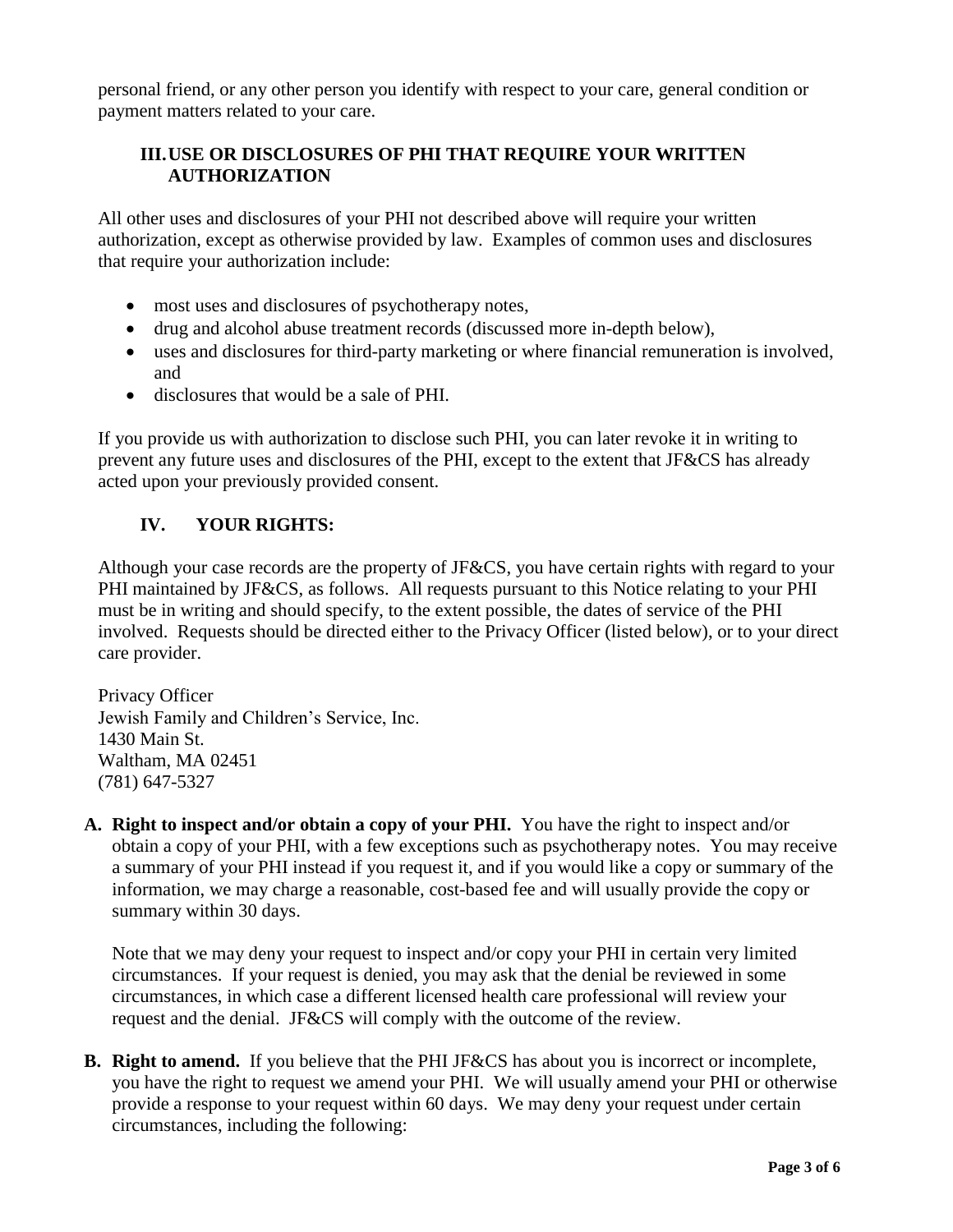- if your request is not in writing,
- the PHI was not created by us,
- the PHI is not part of the information which you have been permitted to inspect and/or copy, or
- the PHI is accurate and complete.
- **C. Right to an accounting of disclosures.** You have the right to receive an accounting of disclosures or, in other words, a list of instances when your PHI has been released, who we shared it with, and why. You may request an accounting as far back as six years. The accounting will not include certain categories of disclosures, such as those relating to treatment, payment, or JF&CS' health care operations, or any disclosures you asked that we make. We will usually respond to your request within 60 days.

The first accounting you request within a 12-month period will be free. For additional requests during the same 12-month period, we may charge you for reasonable costs.

- **D. Right to request restrictions on disclosure.** You have the right to request restrictions on:
	- the PHI used or disclosed to carry out treatment, payment, or health care operations; and/or
	- the PHI disclosed to others who are involved in your care, like a family member or friend, or for payment.

We are not required to comply with your request, except when you pay for the health care service out-of-pocket in full, in which case you can ask us not to share that information for payment or operations purposes with your health insurer. In that situation, we must comply with your request with respect to that PHI only.

If we agree with your request, we will comply with your restriction. However, if you are in an emergency situation and we believe the PHI is needed to treat you, we may use or disclose your PHI to a treating health care provider.

- **E. Right to request confidential communications.** You may request that we communicate with you about health matters in a certain way or at a certain location. For example, you can ask that we only contact you at work or by mail. We will accommodate all reasonable requests.
- **F. Right to have someone act for you.** If you have given someone a medical power of attorney or have a legal guardian, that person can exercise your rights in this Notice and make health care decisions on your behalf. If you are unable to make health care decisions, we may disclose your PHI, as authorized by law, to your health care agent or guardian. We will make sure the person has authority to act for you before we take any action.
- **G. Breaches.** Although unlikely, if your PHI is ever breached, JF&CS will notify you in writing as required by law.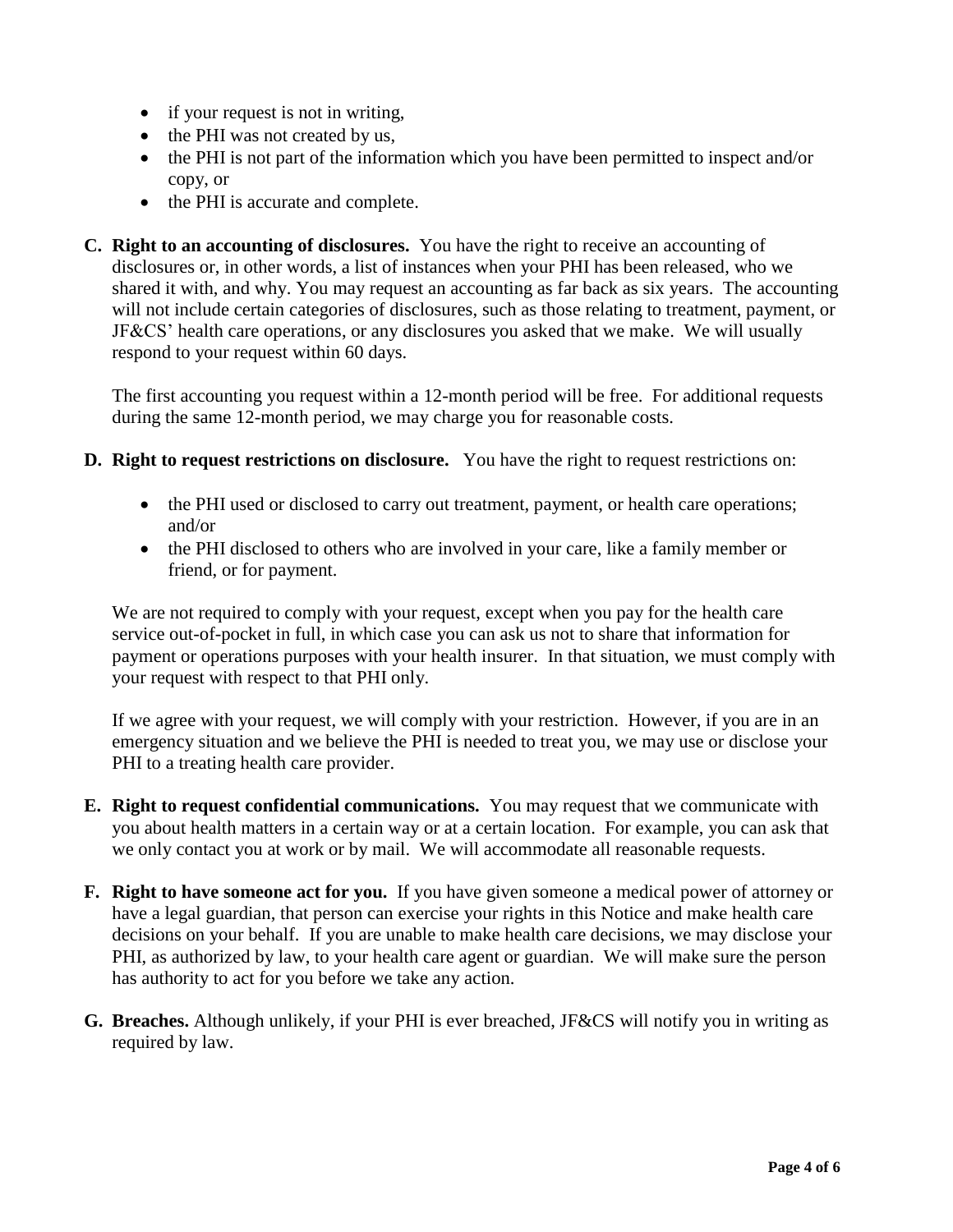# **V. ELECTRONIC COMMUNICATION**

Email, text messaging and or other forms of electronic communication may be used by JF&CS to communicate with you. While convenient, these modes of communication carry inherent risks as they may not be the most secure methods of communication. Risks inherent in electronic communications include but are not limited to inadvertent disclosure of your protected health information.

You have the right to decide what mode(s) of communication JF&CS may use to communicate with you at any time.

# **VI. CONFIDENTIALITY OF SENSITIVE RECORDS:**

The following special categories of PHI are afforded additional protection under state and/or federal laws. The agency will not disclose these categories of PHI pursuant to an authorization unless the authorization indicates that the client expressly intended to include such categories.

- HIV/AIDS information
- Sexually transmitted disease information
- Family planning services information
- Sexual assault counseling information
- Substance abuse program information\*
- Behavioral health information (initial intake, most recent treatment plan, discharge summary)
- Progress notes

\*Substance abuse program information is protected by Federal Confidentiality Rules 42 CFR Part 2 (FEDERAL RULES PROHIBIT ANY FURTHER DISCLOSURE OF INFORMATION THAT IDENTIFIES A PERSON AS HAVING OR HAVING HAD A SUBSTANCE USE DISORDER EITHER DIRECTLY, BY REFERENCE TO PUBLICLY IDENTIFIABLE INFORMATION, OR THROUGH VERIFICATION OF SUCH IDENTIFICATION BY ANOTHER PERSON UNLESS FURTHER DISCLOSURE IS EXPRESSLY PERMITTED BY WRITTEN AUTHORIZATION OF THE PERSON TO WHOM IT PERTAINS OR AS OTHERWISE PERMITTED BY 42 CFR PART 2.). Suspected violations of the federal law governing drug or alcohol abuse records may be reported to the United States Attorney in the district where the violation occurs. See 42 U.S.C. 290dd–3 and 42 U.S.C. 290ee–3 for federal laws and 42 CFR part 2 for federal regulations.

**To Report a Complaint:** If you believe that your privacy rights have been violated, you may contact the Privacy Officer listed below. All complaints must be submitted in writing. If you have any questions about this Notice or a complaint about our privacy practices, please contact the Privacy Officer.

Privacy Officer Jewish Family and Children's Service, Inc. 1430 Main St. Waltham, MA 02451 (781) 647-5327

You may also file a complaint with the Secretary of the United States Department of Health and Human Services, Office of Civil Rights, at (617) 565-1340.

You will not be penalized for filing a complaint.